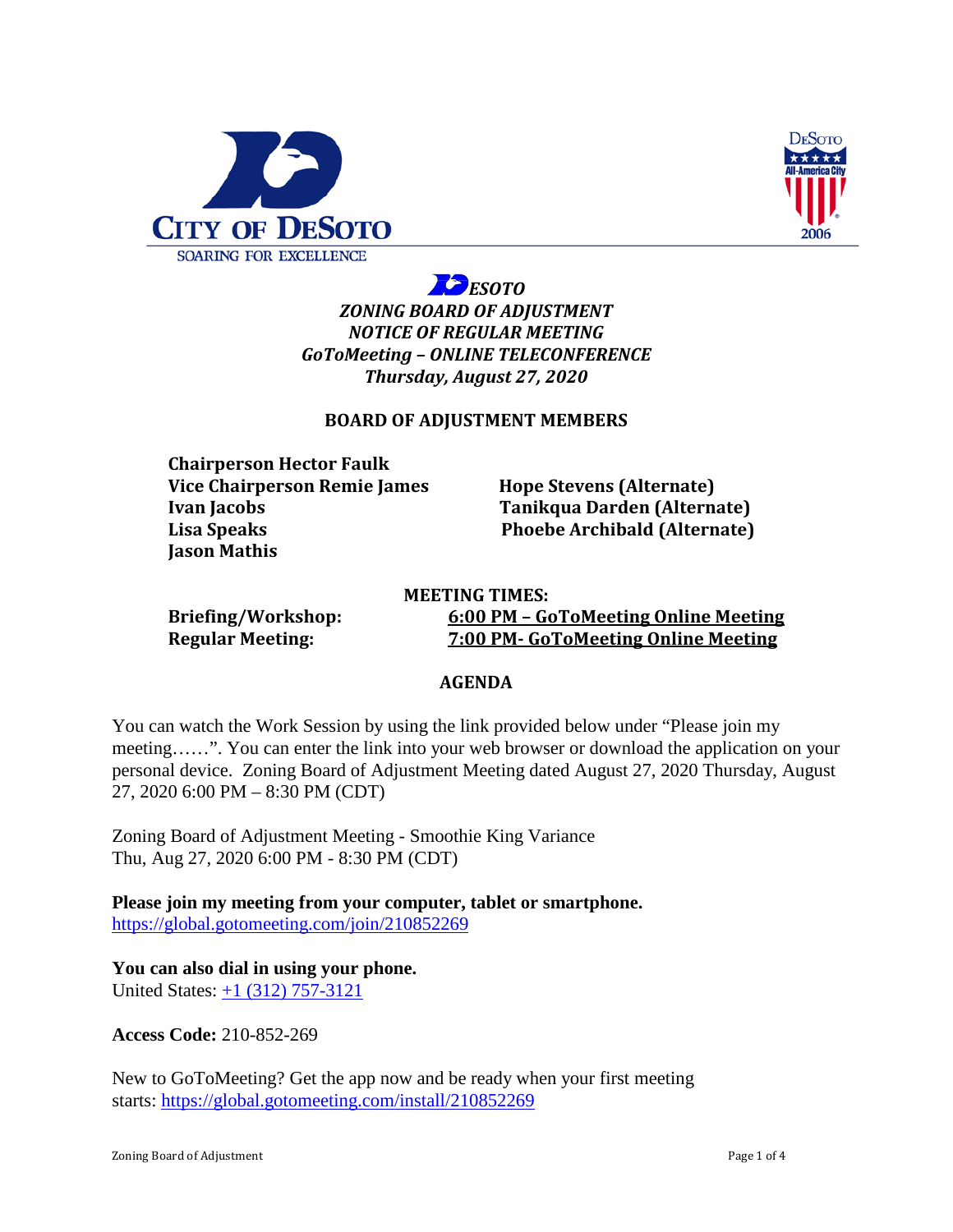The Work Session is for the Commission to ask questions about the different cases to get answers and clarification prior to the meeting, from staff or the applicant. The public can observe, but this is not the time for your input. That will occur at the Public Hearing of each case.

When you get into the GoToMeeting application your microphone and web cam should already be turned off. If the icon for the mic and web cam is green, this means they are on. To prevent broadcasting interference, please click on the icon to turn them off. The green should go away if they are now off.

# **Persons who do not keep their mics and web cam turned off, or disrupt the meeting will be removed from the web meeting**.

If you have the GoToMeeting app on your computer, tablet or smartphone, please go into settings and then personal information and type in your First name and Last name.

If you do not have the GoToMeeting app, when you get into the app it will ask you to enter your name. Just enter your First name and Last.

You can stay connected to the web meeting after the Work Session is over and then come back to your device to watch the Regular Meeting at 7:00 PM. Or you can get off and come back on for the Regular Meeting.

You can watch the Regular Meeting by using the link provided in the box above under "Please join my meeting……". You can enter the link into your web browser or download the application on your personal device.

You can also watch the Regular Meeting, as usual, by using the following link <http://desototexas.gov/854/DeSoto-Cable-TV> . Once the meeting starts you will see that the Planning and Zoning Commission is not in the Council Chambers.

If you want to make a comment during the Public Hearing portion of a particular case you will need to follow the steps below. Furthermore, you will need to complete these steps and be in the system 15 minutes before the meeting begins, or by 6:45 PM., so that you can be properly logged in to speak.

1. Prior to the meeting, if you already have the application for GoToMeeting, you will need to go into settings, then Personal Information, and type in your First and Last name. Then type a forward slash / and type in Speaker and then another forward slash / and type in the case number of the case you wish to speak on. For example, it would look like this: Jane Doe/Speaker/B20-01.

This will allow staff to know who wants to speak at the Public Hearings and what case you wish to speak on. If you do not wish to speak you only need to enter your First and Last name.

2. If you don't have the GoToMeeting application, when you use the link provided, the application will ask you to enter your name. Again, if you want to speak you need to type in your First and Last name. Then type a forward slash / and type in Speaker and then another forward slash / and type in the case number of the case you want to speak on. For example, it would look like this: Jane Doe/Speaker/B20-01. If you do not wish to speak you only need to enter your First and Last name.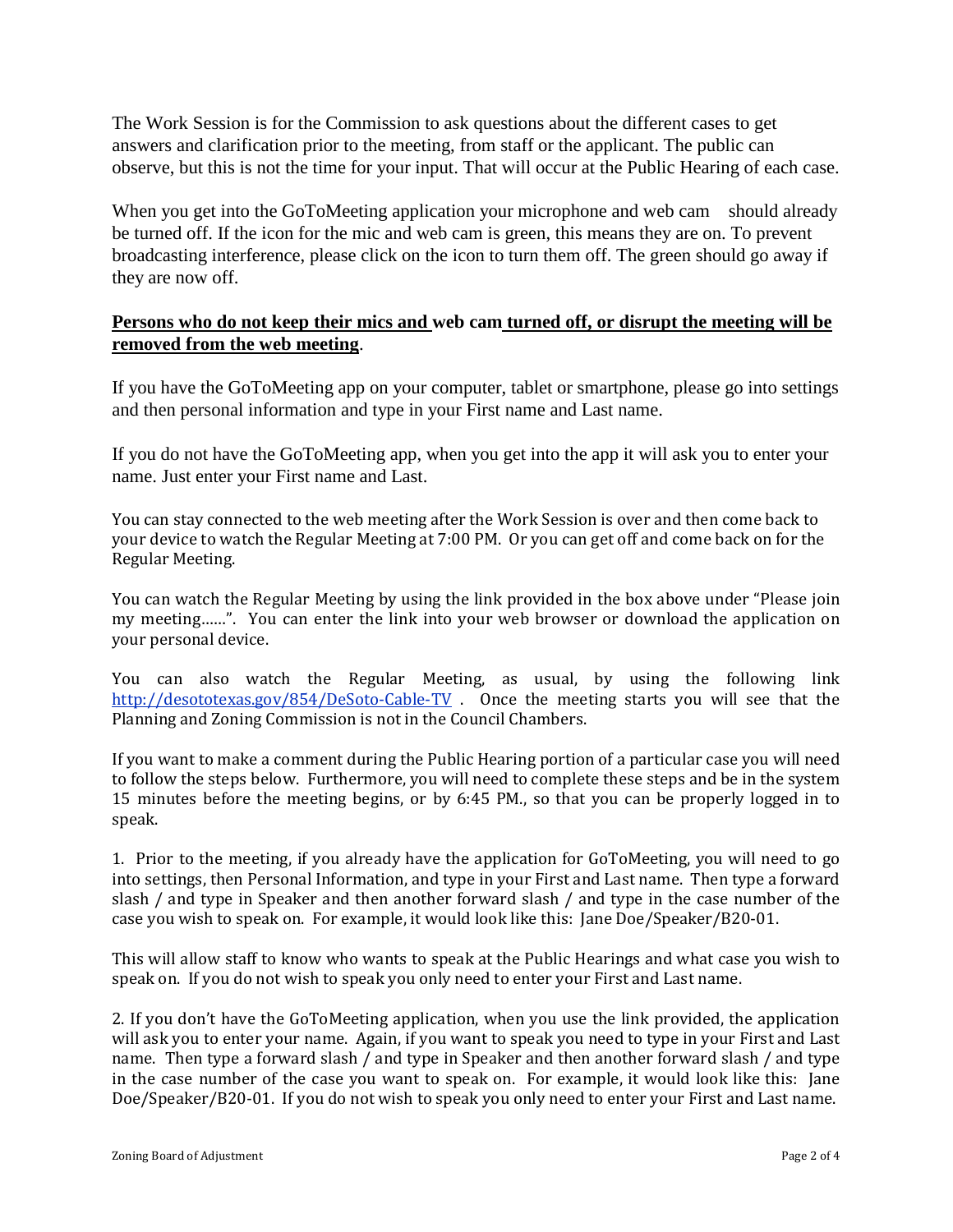3. When you get into the GoToMeeting application your microphone and web cam should already be turned off. If the icon for the mic and web cam is green, this means they are on. To prevent broadcasting interference, please click on the icons to turn them off. The green should go away if they are now off.

4. Please remember this is a Public Meeting, and you are expected to maintain the same decorum that you would if you were in the Council Chambers. Persons who do not keep their mics and web cam turned off, or disrupt the meeting will be removed from the web meeting.

When the Public Hearing starts, for this case, staff will give each person who denoted Speaker, when they entered their name, the opportunity to speak. When you hear your name, provide the Board with your full name and your address. You will then have three minutes to speak. There will be a countdown clock on the screen, please be prepared to wrap up your comments once the clock gets down to 30 seconds.

#### I. WORKSESSION AGENDA:

- 1. Review minutes of Regular Meeting Thursday December 12, 2019.
- 2. Discuss Agenda Items

## II. CALL TO ORDER

#### III. CONSENT AGENDA:

1. Approval of Minutes a. Zoning Board of Adjustment Meeting Minutes dated December 12, 2019.

## IV. REGULAR AGENDA ITEM:

2. No items.

## V. PUBLIC HEARING:

1. B20-01, a Public Hearing to consider an application to the City of DeSoto Zoning Board of Adjustment for variances regarding the rear setback, width of landscape buffers, design of the by-pass lane, landscape islands within parking lot, as well as width, depth and area requirements for the lot. The property is located at 104 West Pleasant Run Road.

## VI. OTHER BUSINESS BEFORE THE BOARD

#### VII. ADJOURNMENT

I, the undersigned authority, do hereby certify that this Notice of Meeting was posted on the bulletin board located at the entrance to the City of DeSoto, Texas City Hall, a place convenient and readily accessible to the general public at all times.